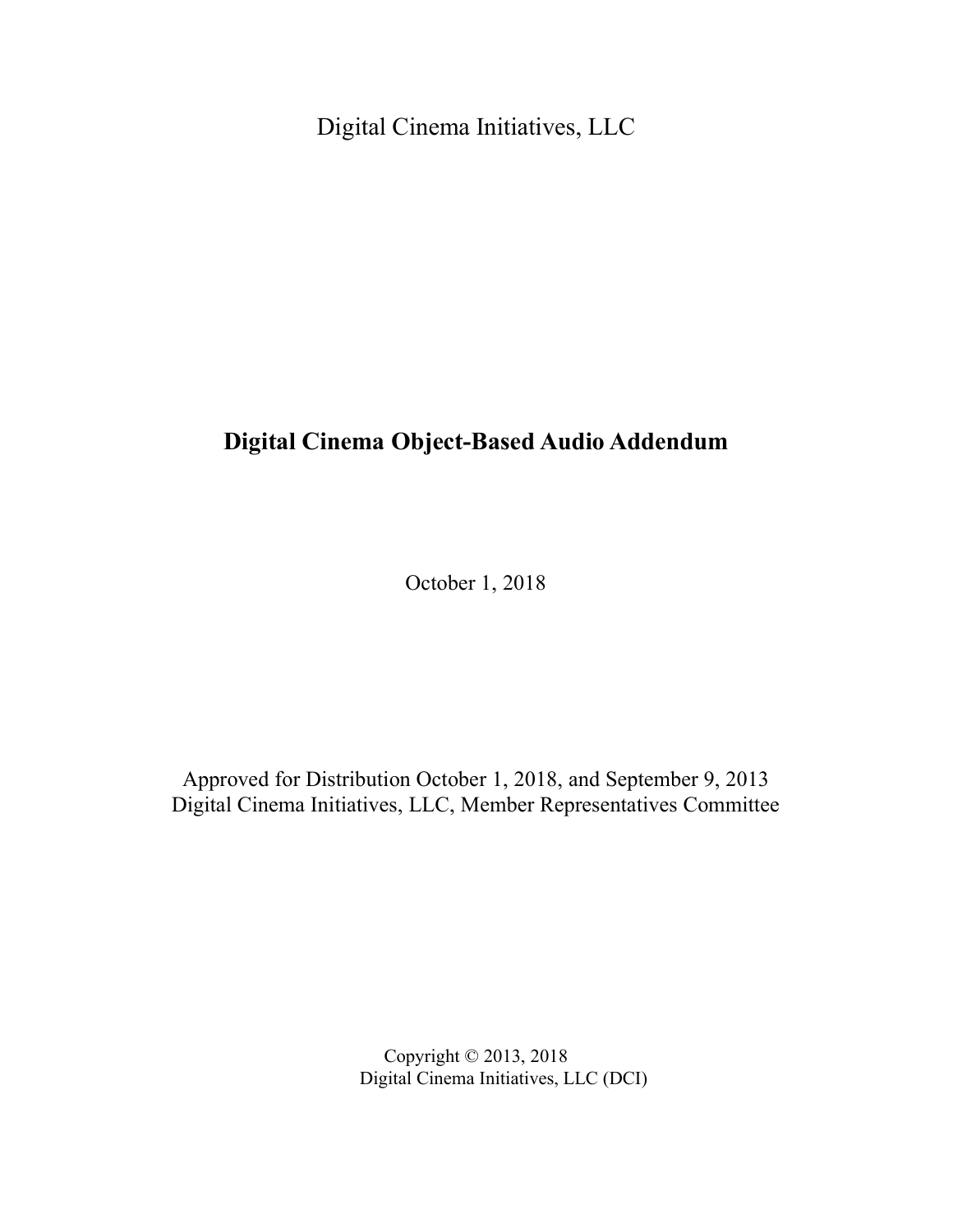# **NOTICE**

Digital Cinema Initiatives, LLC (DCI) is the author and creator of this specification for the purpose of copyright and other laws in all countries throughout the world. The DCI copyright notice must be included in all reproductions, whether in whole or in part, and may not be deleted or attributed to others. DCI hereby grants to its members and their suppliers a limited license to reproduce this specification for their own use, provided it is not sold. Others should obtain permission to reproduce this specification from Digital Cinema Initiatives, LLC.

This document is a specification developed and adopted by Digital Cinema Initiatives, LLC. This document may be revised by DCI. It is intended solely as a guide for companies interested in developing products, which can be compatible with other products, developed using this document. Each DCI member company shall decide independently the extent to which it will utilize, or require adherence to, these specifications. DCI shall not be liable for any exemplary, incidental, proximate or consequential damages or expenses arising from the use of this document. This document defines only one approach to compatibility, and other approaches may be available to the industry.

This document is an authorized and approved publication of DCI. Only DCI has the right and authority to revise or change the material contained in this document, and any revisions by any party other than DCI are unauthorized and prohibited.

Compliance with this document may require use of one or more features covered by proprietary rights (such as features which are the subject of a patent, patent application, copyright, mask work right or trade secret right). By publication of this document, no position is taken by DCI with respect to the validity or infringement of any patent or other proprietary right. DCI hereby expressly disclaims any liability for infringement of intellectual property rights of others by virtue of the use of this document. DCI has not and does not investigate any notices or allegations of infringement prompted by publication of any DCI document, nor does DCI undertake a duty to advise users or potential users of DCI documents of such notices or allegations. DCI hereby expressly advises all users or potential users of this document to investigate and analyze any potential infringement situation, seek the advice of intellectual property counsel, and, if indicated, obtain a license under any applicable intellectual property right or take the necessary steps to avoid infringement of any intellectual property right. DCI expressly disclaims any intent to promote infringement of any intellectual property right by virtue of the evolution, adoption, or publication of this document.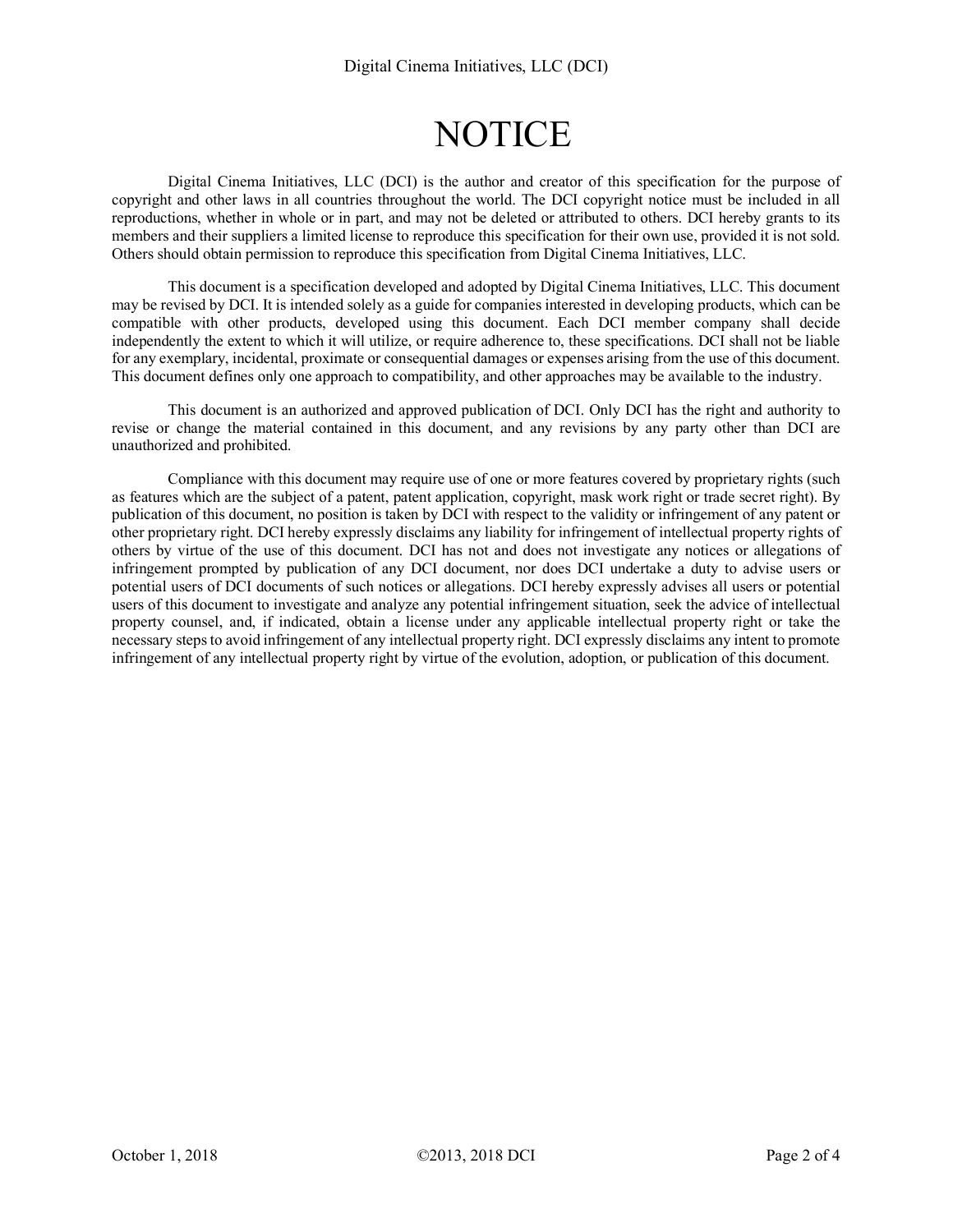# **Digital Cinema Object-Based Audio Addendum**

## **1. Introduction**

Object-based audio formats that utilize new methods for delivering audio essence to the theater have come to market. This document is a specification for packaging, distribution and theatrical playback of object-based motion picture D-Cinema audio content that exceeds the delivery capability of the Digital Cinema Package (DCP) audio track file as defined in DCI's *Digital Cinema System Specification* (DCSS)1.

This specification provides requirements that will assure interoperability of object-based audio content while maintaining the current DCSS compliant architecture and KDM structure, recognizing that the D-Cinema industry is necessarily constrained by an existing installed base of equipment.

The rendering of object-based audio into a specific sound reproduction format is proprietary to manufacturing companies and is not addressed in this document. *Though object-based audio rendering may be carried out differently by individual systems, it is required that said audio in the DCP be interoperable within all DCSS compliant architectures that support object-based audio.*

*This document shall be integrated into DCI's Digital Cinema System Specification.*

DCI continues to study the long-term needs for object-based audio content and may expand upon the parameters contained herein.

### **2. Object-Based Audio Essence Definition**

Object-Based Audio Essence (OBAE) is any audio essence that is comprised of both PCM audio essence and associated descriptive metadata, including temporal and spatial metadata. The associated descriptive metadata, combined with the audio essence to which it refers, allows the "object" to be reproduced from any desired location in the sound field and with the desired characteristics.

## **3. Requirements for DCSS Compliance**

The following five sections establish the requirements to assure interoperability with and continued compliance to this DCSS.

#### **3.1. Essence Format**

*The OBAE shall conform to SMPTE ST 2098-2 Immersive Audio Bitstream Specification. Said OBAE format shall be interoperable amongst OBAE rendering systems, independent of a specific rendering system.*

 <sup>1</sup> *Digital Cinema System Specification, Version 1.3*, approved 27 June 2018.